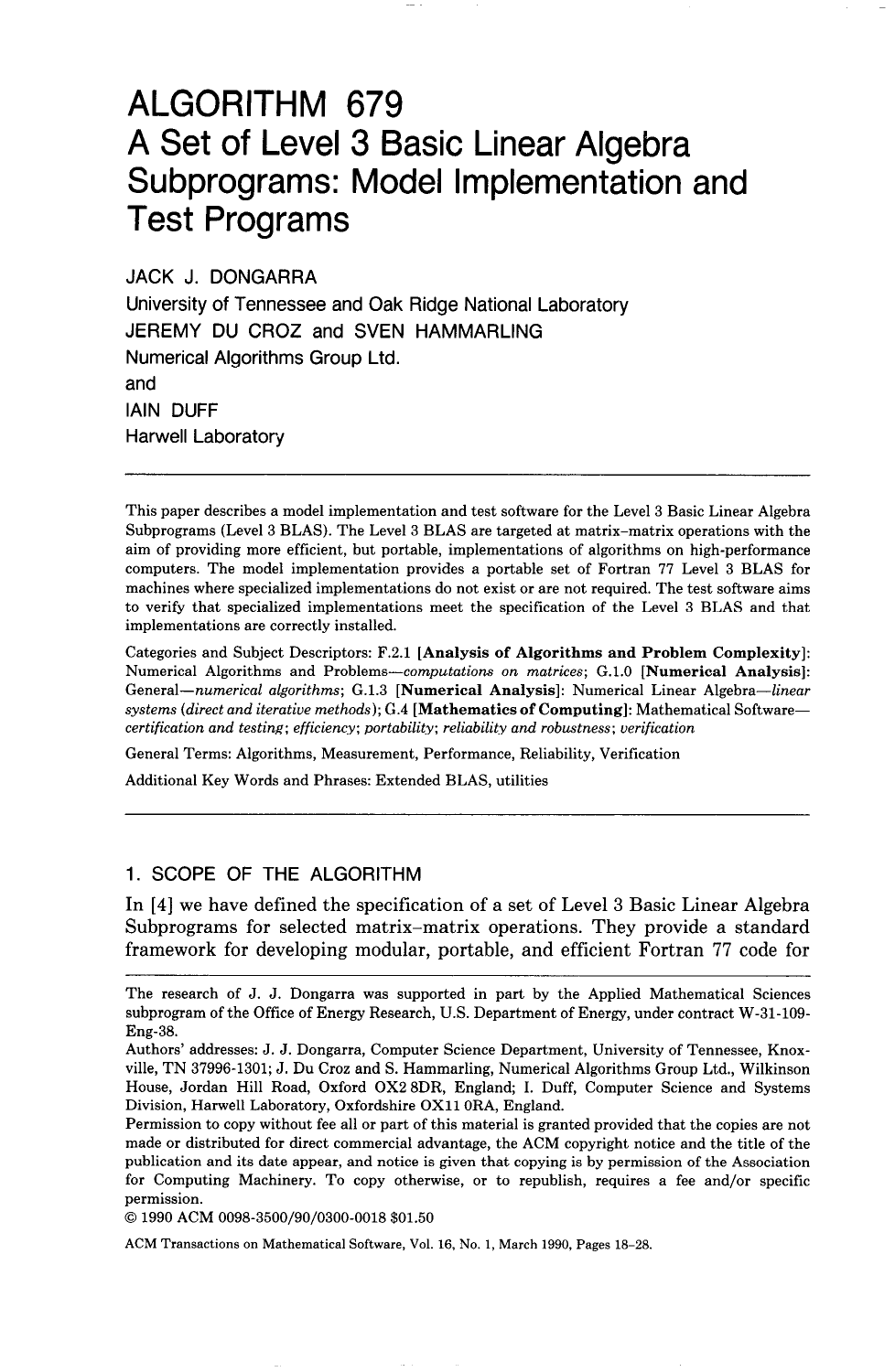block algorithms for many computational problems in linear algebra. We also anticipate that they will be useful building blocks in other areas of numerical software. Our hope is that specialized implementations of the Level 3 BLAS will be developed for high-performance computers, and thus programs that call the Level 3 BLAS can be efficient across a wide range of machines.

To support and encourage the use of the Level 3 BLAS, this paper describes two software components:

- (1) A model implementation of the subprograms in Fortran 77. This enables the Level 3 BLAS to be used on any machine, regardless of whether a specialized implementation exists. It is described in Section 2.
- (2) Test programs designed to ensure that implementations conform to the specification and have been correctly installed (see Section 4).

Section 3 contains some advice on developing specialized implementations of the subprograms.

# 2. THE MODEL IMPLEMENTATION

# 2.1 Programming Considerations

There are many mathematically equivalent ways to implement the Level 3 BLAS even in standard Fortran 77 as discussed in Section 3. The choice of method for the model implementation has been guided by the following considerations:

- (1) The elements of the array A are accessed sequentially, column by column, whenever possible. On vector-processing machines this allows the columns of the array to be recognized as contiguous vectors (by the Fortran compiler). On virtual-memory machines it keeps page swaps to a minimum.
- (2) Provision is made to skip the innermost loop if relevant elements of the matrices are zero. This can yield a considerable gain in efficiency if there are zero entries in the input matrices, for example:

```
IF( B(L,J).NE.ZERO )THEN 
  TEMP = ALPHA*(B(L, J))DO 50, I = 1, M
      C(I,J) = C(I,J) + \text{TEMP}^*A(I,L)50 CONTINUE 
END IF
```
# 2.2 Efficiency

The model implementation has not been designed to be particularly efficient on any specific machine, although the organization of the code is such that it should perform tolerably well on conventional scalar machines with a good optimizing compiler and possibly on some single-processor vector machines with a good optimizing compiler. Our main aim is a clear and straightforward implementation of the algorithms in the same style as the model implementation of the Level 2 BLAS [6]. Section 3 discusses how to implement the Level 3 BLAS efficiently.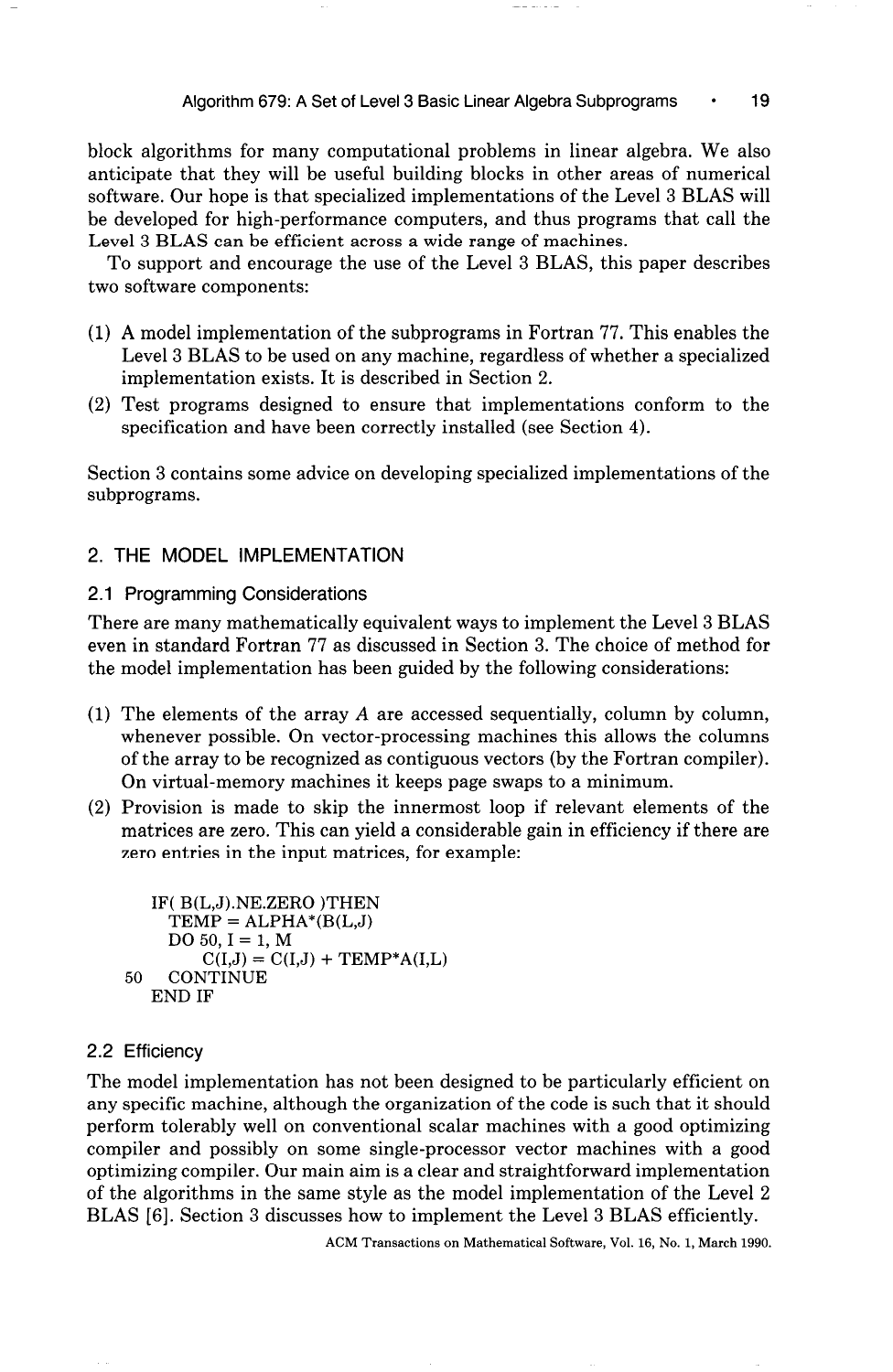# 20 · J. J. Dongarra et al.

# 2.3 Language Standards

The model implementation of the Level 3 BLAS is written entirely in portable standard Fortran 77 with two exceptions:

(1) For the routines that require a "double precision complex" data type (names beginning with Z), we have used the following extensions to standard Fortran:

COMPLEX\*16 type specification statements; DCONJG and DCMPLX intrinsic functions whose argument and result

are both of type COMPLEX\*16;

DBLE intrinsic function with a COMPLEX"16 argument and DOUBLE PRECISION result, delivering the real part of the argument; and

COMPLEX\*16 constants formed from a pair of double precision constants in parentheses.

(2) For the arguments of type CHARACTER that specify options, we wish to allow either uppercase or lowercase characters to be supplied. Lowercase characters are not part of the standard Fortran character set, but their use is so widespread that it would be unfriendly not to allow them. This can be an obstacle to portability on some systems (as is discussed in Section 7 [5]), but we have avoided most of the problems by using the auxiliary LOGICAL function LSAME described in the Appendix.

# 2.4 Auxiliary Subprograms

Two auxiliary subprograms are called by the Level 3 BLAS: an error-handling routine XERBLA and the character-comparison routine LSAME. They are identical to the subprograms of the same names in the model implementation of the Level 2 BLAS. Both these subprograms may be selectively modified by installers of the package as described in the Appendix. No changes need be made to the rest of the model code.

# 3. NOTES ON IMPLEMENTATION

Here we offer some advice to anyone planning to develop a specialized, machinespecific implementation of the Level 3 BLAS. The following broad possibilities should be considered:

- (a) Rewriting the algorithms in Fortran so that the structure of the inner loops is better adapted to the architecture of the machine.
- (b) Using calls to Level 2 BLAS.
- (c) Using machine-specific extensions to Fortran, such as array-syntax, compiler-directives, or calls to library routines.
- (d) Coding the routines in assembly language.

Approaches (b), (c), and (d) should be considered as extensions of (a), not as alternatives. Implementers should not consider translating the model implementation into calls to Level 2 BLAS, extended Fortran, or assembly language without first considering whether the structure of the model implementation is well adapted to their machine.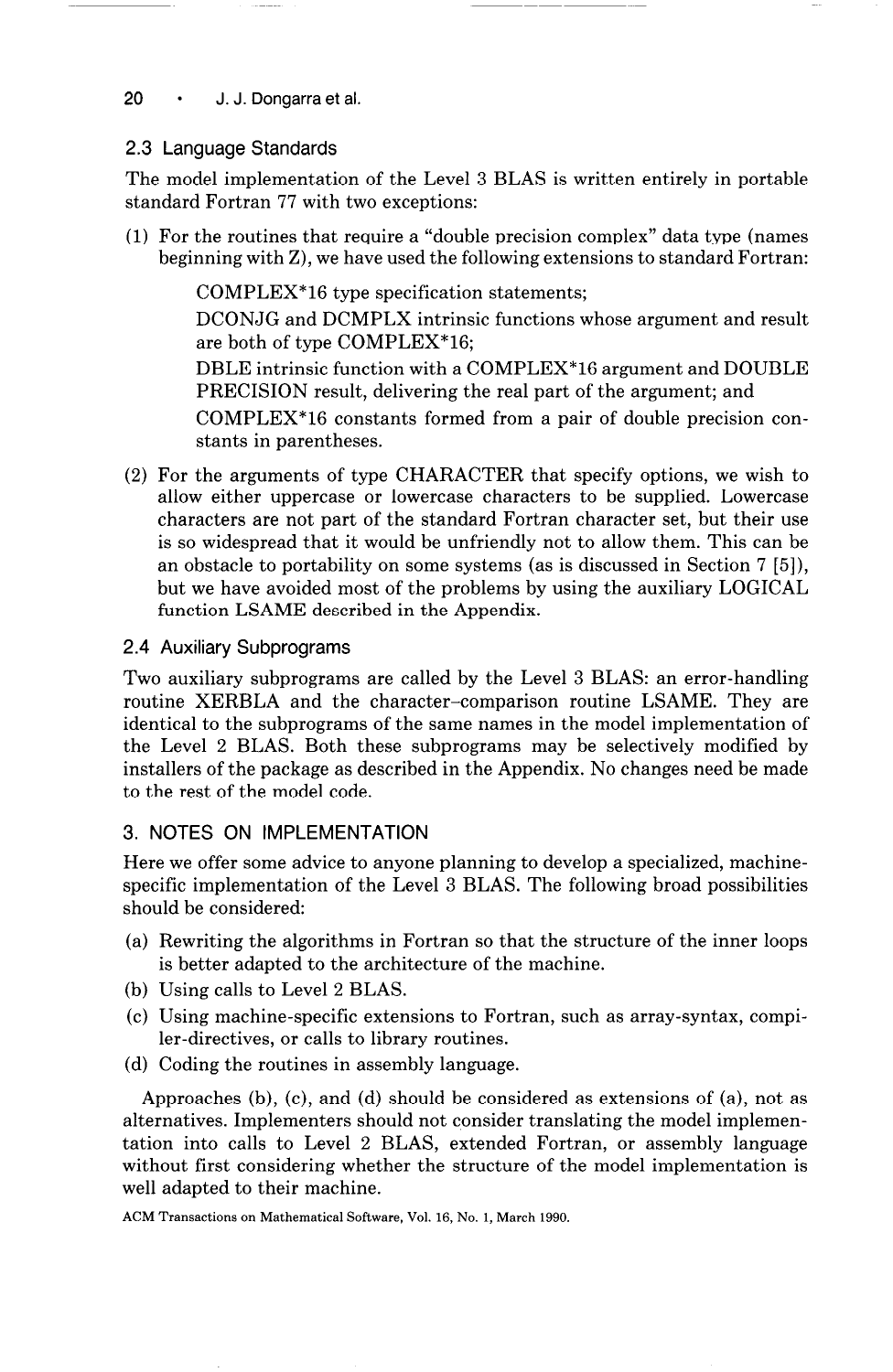We wish to draw the attention of implementers to the following possible approaches to restructuring the code:

(1) Permuting the Nesting of Loops. Each matrix-matrix operation performed by the Level 3 BLAS involves triply nested loops. The code may be reorganized in six different ways by permuting the order of nesting of the loop indices, as described in [3]. Different organizations are likely to offer advantages on different machines in terms of maximizing the use of vector registers, and minimizing the use of cache memory or exploitation of loop-based parallelism, for example.

(2) Introducing a Block Structure. Additional loops may be added to the code in order to break the computation into operations on submatrices of suitable size. As in  $(1)$ , this may be important either to minimize memory traffic (if the submatrices being operated on can all be stored in high-speed cache or local memory) or to exploit parallelism (if operations on separate submatrices can be performed in parallel).

(3) Using Alternative Segments of Code for Different Shapes and Sizes of Matrices. It is essential that implementers should not confine their efforts to achieving high performance only when all the matrices are large and square. In the intended applications of the Level 3 BLAS (as illustrated in Section 9 of [4], for example), the matrices are often long and thin, and good performance in this case is equally important. It is likely that some implementations need to switch between different segments of code, according to the absolute or relative values of the matrix dimensions  $m$ ,  $n$ , and  $k$ .

(4) Using Work Arrays to Allow Contiguous Storage. On some machines performance is significantly degraded if vectors are not stored contiguously. In order to allow contiguous storage it may be necessary to copy a row or rows of a matrix into a temporary work vector.

As a general guideline, efficient implementations are likely to be achieved by reducing the ratio of memory traffic to arithmetic operations, making full use of vector operations (if available), and exploiting parallelism (if available).

However, note that in some environments exploitation of fine-grain parallelism within the Level 3 BLAS may interfere with possible coarse-grain parallelization at higher levels in the program.

On many high-performance computers, achieving an optimal implementation of the Level 3 BLAS is likely to be a more difficult task than achieving the same for the Level 2 BLAS. However, we believe that it will be well worth the effort since it will enable a wide range of higher level algorithms to be transported onto those machines without serious loss of efficiency [l].

Timing programs for all the Level 3 BLAS are available from netlib [2] or from the authors.

As an illustration of what can be achieved we show in Table I the speed of implementations of particular Level 1, 2, and 3 BLAS routines or routines of similar functionality, on three different machines. The routines are for Level 1: BLAS, SDOT/DDOT, and SAXPY/DAXPY; for Level 2: BLAS, SGEMV/DGEMV (or equivalent for matrix-vector multiply); for Level 3: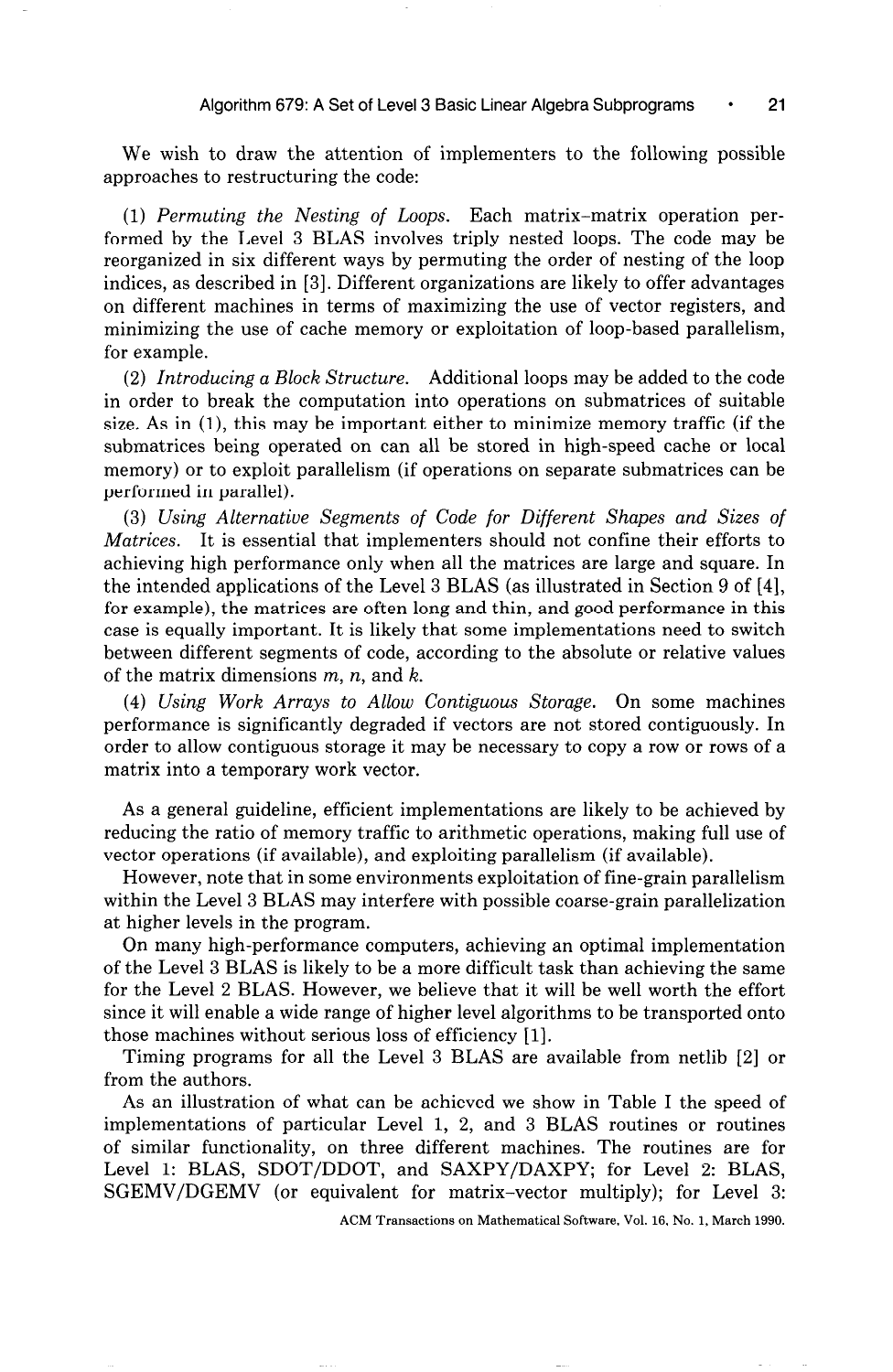|                  |                     |           |        | Machine |                    |              |
|------------------|---------------------|-----------|--------|---------|--------------------|--------------|
|                  |                     | Memory    |        | CRAY-2  | <b>IBM 3090/VF</b> | Alliant FX/8 |
| Peak Performance |                     | reference | Flops  | 488     | 108                | 88           |
| Level 1          | SDOT/DDOT           | 2n        | 2n     | 151     | 32                 | 14           |
|                  | SAXPY/DAXPY         | 3n        | 2n     | 121     | 26                 | 14           |
|                  | Level 2 SGEMV/DGEMV | $n^2$     | $2n^2$ | 350     | 60                 | 26           |
| Level 3          | SGEMM/DGEMM         | $3n^2$    | $2n^3$ | 437     | 80                 | 43           |

Table I. Performance in Mflops of BLAS

Note: Memory references and flops are for matrices and vectors of order  $n$ . The Mflop rates are the maximum rates for large n.

BLAS, SGEMM/DGEMM (or equivalent for matrix-matrix multiply). The speeds quoted are the maximum speeds observed for tuned machine-specific implementations of the routines. We give expressions for the amount of memory traffic and the number of floating-point operations (flops) for each calculation.

We show the results of timing the routines on three computers: the CRAY-2 (with vector register and local memory), the IBM 3090/VF (with cache and vector registers), and the Alliant  $FX/8$  (with parallel processors, cache, and vector registers). We also show the manufacturer's peak performance figures for each machine. Apart from the Alliant figures (limited by the speed of the memoryto-cache transfer), the Level 3 routines attain a performance remarkably close to the peak, and the clear advantage of using higher level BLAS is seen on all machines. These figures were obtained on lightly loaded machines. Because the Level 3 BLAS make fewer demands on memory, the comparison is likely to be even more favorable on more heavily loaded machines.

Specialized implementations should, where possible, use a straightforward comparison of characters, rather than the routine LSAME used by the model implementation.

### 4. THE TEST PROGRAMS

A separate test program exists for each of the four data types (REAL, COMPLEX, DOUBLE PRECISION, and COMPLEX\*16). All test programs conform to the same pattern with only the minimum necessary changes, so we talk generically about "the test program" in the singular.

The program has been designed not merely to check whether the model implementation has been correctly installed, but also to serve as a validation tool, and even as a modest debugging aid, for any specialized implementation.

The program has the following features:

- -The parameters of the test problems and the names of the subprograms to be tested are specified by means of a data file, which can easily be modified for debugging.
- -The data for the test problem are generated internally, and the results are checked internally.
- -The program checks that no arguments are changed by the routines except the designated output vector or matrix.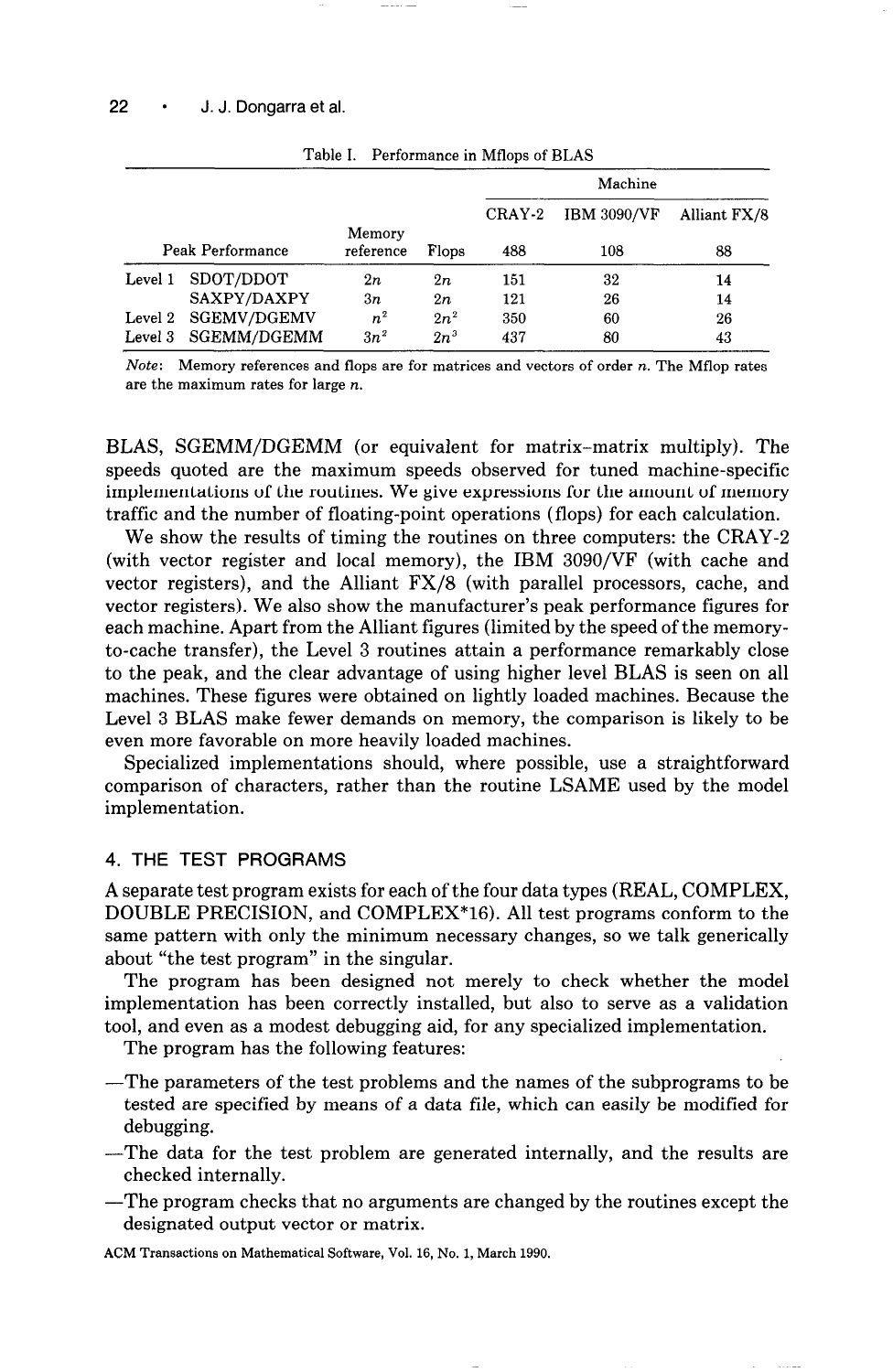-All error exits (caused by illegal parameter values) are tested.

-The program generates a concise summary report on the tests and optionally can generate a "history" or "snapshot" file as an additional debugging aid.

## 4.1 Parameters of the Test Problems

Each test problem (i.e., each call of a subprogram to be tested) depends on a choice of values for the following parameters (where relevant to the particular subprograms): the dimensions  $m$ ,  $n$ , and  $k$ ; the options SIDE, UPLO, TRANS, and DIAG; and the scalars  $\alpha$  and  $\beta$ .

All relevant combinations of the options SIDE, UPLO, TRANS, and DIAG are tested. The values of the other arguments are defined by a data file. Specifically, the program reads in a set  $S_n$  of values for m, n, and k, a set  $S_\alpha$  of values for  $\alpha$ , and a set  $S_{\beta}$  of values for  $\beta$ .

The test problems are then generated in a nested loop structure:

```
for m \in S_nfor n \in S_nfor k \in S_nfor all relevant values of SIDE, UPLO, TRANS, and DIAG 
        for \alpha \in S_{\alpha}for \beta \in S_{\alpha}.
```
(Of course, arguments not relevant to the routine are omitted from the loop structure.)

Obviously, the sets  $S_n$ ,  $S_\alpha$ , and  $S_\beta$  should be as small as possible; otherwise, a very large number of problems are generated, and the test program takes a forbiddingly long time to run. On the other hand, for a comprehensive test it is essential to exercise all segments of the code and all special or extreme cases such as m, n,  $k = 0$  or 1,  $\alpha = 0$ ,  $\alpha = 1$ ,  $\beta = 0$ ,  $\beta = 1$ . Note that we cannot be sure what cases are regarded as special or extreme in any specialized implementation.

A data file, which specifies sets of parameters suitable for many machines, is supplied with the test program, but installers and implementers must be alert to the possible need to extend or modify them (see the Appendix).

#### 4.2 Data for the Test Problems

Data for the elements of the matrices  $A, B$ , and  $C$  are generated using a simple, portable congruential number generator. Values for the matrix elements are uniformly distributed over  $(-0.5, 0.5)$ . Care is taken to ensure that the data have full working accuracy. Some of the matrix elements are set to zero so that special code (see Section 2) can be tested. When  $DIAG = 'N', 1.0$  is added to the diagonal elements of triangular matrices to ensure that they are reasonably well conditioned. For each call of a routine the argument LDA is set to  $min(\text{LDAMIN} + 1, n_{\text{max}})$ , where LDAMIN is the minimum permitted value of LDA for that call, and  $n_{\text{max}}$  is the maximum value permitted by the array dimensions in the program; LDB and LDC are set in the same way.

Elements in the arrays that are not to be referenced by the subprogram (e.g., the subdiagonal elements when UPLO = 'U') are set to a "rogue" value  $(-10^{10})$ to increase the likelihood that a reference to them is detected. If a fatal error is reported and an element of the computed result is of order  $10^{10}$ , then the routine has almost certainly referenced the wrong element of an array.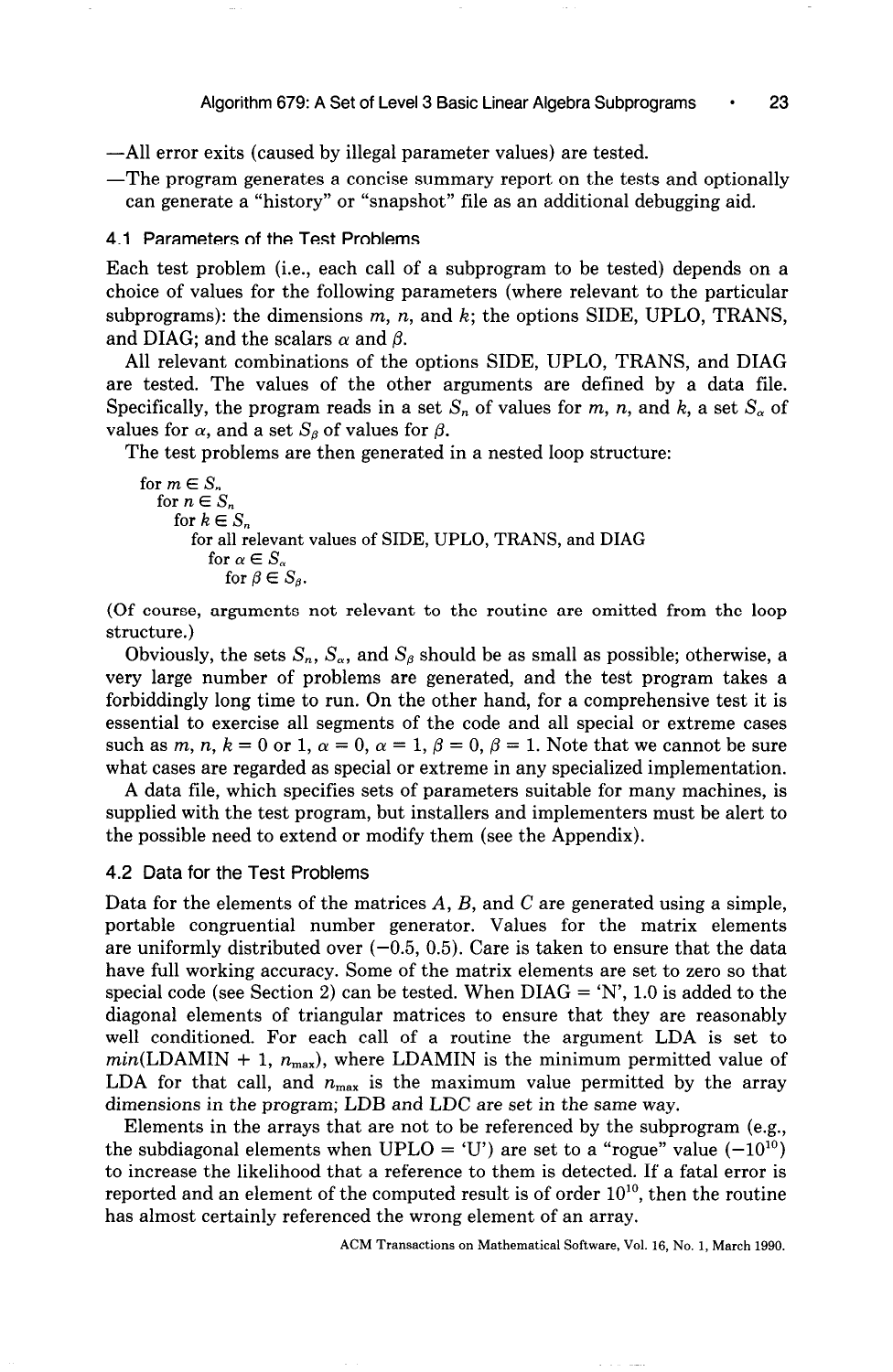#### 4.3 Checking the Results

After each call of a subprogram being tested, its operation is checked in two ways.

First, each of its arguments, including all elements of the array arguments, is checked to see whether it has been changed by the subprogram. If any argument, other than the specified elements of the result matrix, has been changed, a fatal error is reported. (This check includes the supposedly unreferenced elements of the arrays, which were initialized with a rogue value.)

Second, the result matrix computed by the subprogram is compared with the result computed by simple Fortran code. We do not expect exact agreement because the two results are not necessarily computed by the same sequences of floating-point operations. We do, however, expect the differences to be insignificant to working precision in the following sense.

In the matrix multiply routines, each element of the result vector is defined by an expression of the form

$$
c_{ij} \leftarrow \alpha \sum_{l=1}^k a_{il} b_{lj} + \beta c_{ij}.
$$

The absolute error in the computed inner product and subsequent arithmetic is bounded by

$$
|\hat{c}_{ij} - c_{ij}| \leq \epsilon n t_{ij}
$$

where

$$
t_{ij} = |\beta| |c_{ij}| + |\alpha| \sum_{l=1}^{k} |a_{il}| |b_{lj}|
$$

For each element  $c_{ij}$  of the result, the program computes the test ratio:

$$
\frac{|\,\hat{c}_{ij}-c_{ij}\,|}{\epsilon\,t_{ij}}\,.
$$

Theoretically, this test ratio could be as large as  $n$ , but in practice we have never observed such growth, and so the ratio is compared with a constant threshold value, which is defined in the data file. Test ratios greater than the threshold are flagged as "suspect." On the basis of experience a threshold value of 16 is recommended (the largest value observed on a variety of machines has been 9.7). The precise value is not critical. Errors in the routines are most likely to be errors in array indexing, which almost certainly lead to a totally wrong result. A more subtle potential error is the use of a single precision variable in a double precision computation. This is likely to lead to a loss of half the machine precision. The test program regards a test ratio greater than  $\epsilon^{-1/2}$  as a fatal error.

Similar tests are performed for the other Level 3 BLAS routines, in each case separating suspect results from obviously inaccurate ones.

Note that the test programs make no attempt to generate data that would reveal potential numerical instability in an implementation of the Level 3 BLAS. (This would be a vain task without detailed knowledge of the algorithm.) Passing the tests should not be taken to mean that the requirement for numerical stability (see Section 7 of [4]) has been satisfied.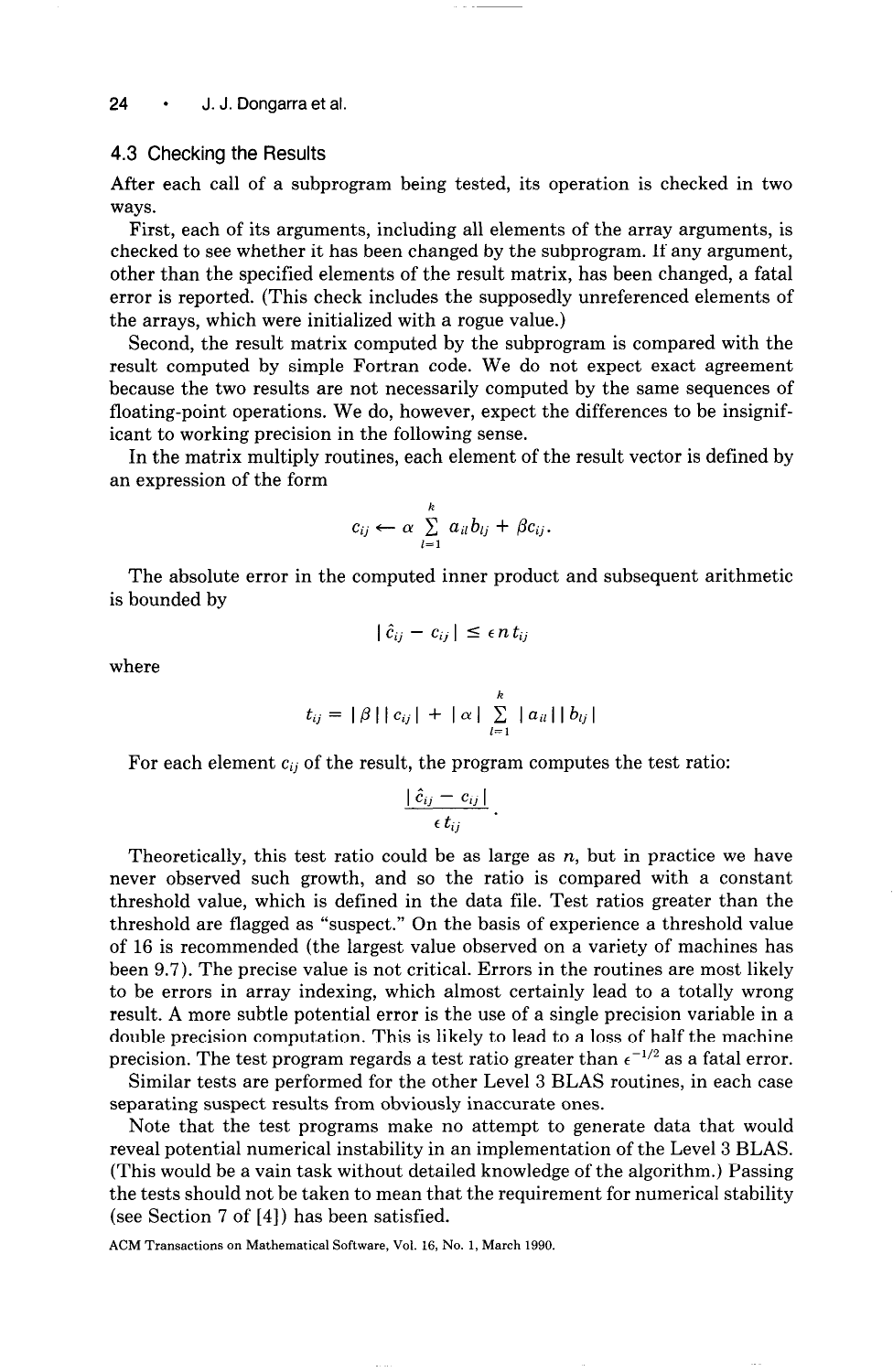## APPENDIX: INSTALLATION NOTES

#### Al. Installing the Model Implementation

The subprograms fall into four sets according to the data type of the matrices and vectors: REAL, COMPLEX, DOUBLE PRECISION, and COMPLEX\*16 (subprogram names beginning with S, C, D, and Z, respectively). Choose which set or sets are to be installed.

Examine the auxiliary subprograms XERBLA and LSAME (which are independent of the data type), and consider whether they need to be modified.

The subprogram XERBLA is called when one of the Level 3 BLAS detects an illegal value of one of its arguments. The version supplied with the model implementation writes a message to the standard output channel, for example,

\*\* On entry to STRSM parameter number 3 had an illegal value.

and then executes a STOP statement. Installers may wish to redirect the error message to a different output channel or to replace the STOP statement by a call to system-specific exception handling or traceback mechanisms.

The logical function LSAME is used to perform all character comparison in the Level 3 BLAS in a case-insensitive manner. For example, the expression

LSAME(UPL0, 'U')

is equivalent to

```
(UPLO.EQ. 'U').OR.(UPLO.EQ. 'u').
```
The supplied version works correctly on all systems that use the ASCII code for internal representation of characters. For systems that use the EBCDIC code, one constant must be changed. For CDC systems with 6-12 bit representation, alternative code is provided in comments. Any of the versions work correctly on all systems if only uppercase characters are passed as arguments.

Compile the chosen sets of subprograms, together with LSAME and XERBLA, and create an object library.

#### A2. Testing the Model Implementation

Select the test program or programs corresponding to the data types handled by the subprograms that have been installed.

An annotated example of a data file for the program can be obtained by editing the comments at the start of the main program. This defines the names and unit numbers of the output files, various parameters of the tests, and the names of those subprograms that are to be tested. The data file for the REAL routines is illustrated in Figure 1. The first 14 records are read using list-directed output, and the last 6 records are read using the format (A6, L2).

Change the first and third records of the data file, if necessary, to ensure that the file name is legal on your system. No other changes to the data files should be necessary before an initial run of the test program, but some changes may be needed to ensure that the tests are sufficiently thorough (see A3, A4, and A5).

The data file is read from unit NIN, which is set to 5 in a PARAMETER statement in the main program; change this if necessary.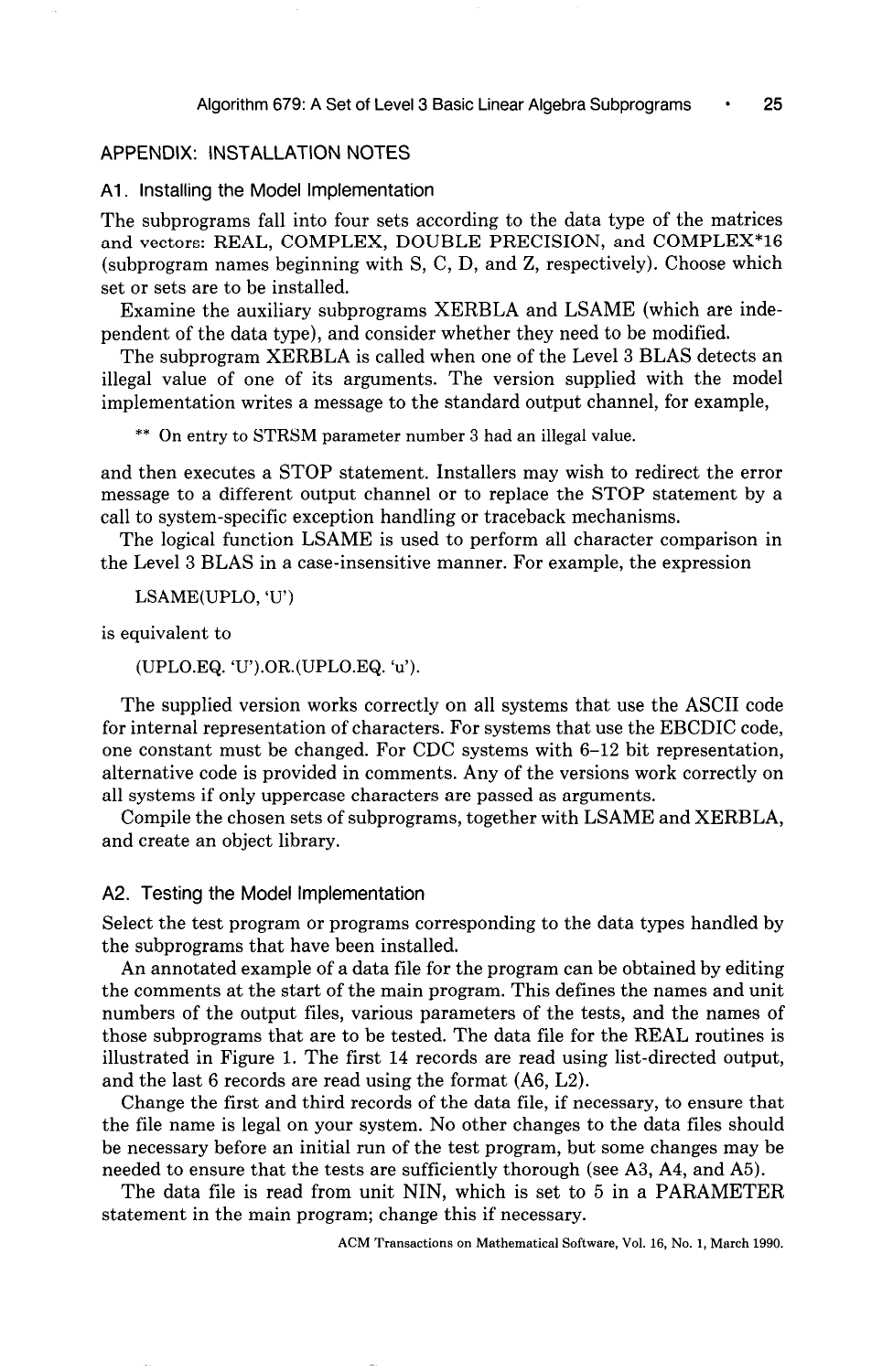26 · J. J. Dongarra et al.

Record no. Record contents

| $\mathbf{1}$ | 'SBLAT3. SUMM' NAME OF SUMMARY OUTPUT FILE                                 |
|--------------|----------------------------------------------------------------------------|
| $\mathbf{2}$ | UNIT NUMBER OF SUMMARY FILE<br>6.                                          |
| 3            | 'SBLAT3.SNAP' NAME OF SNAPSHOT OUTPUT FILE                                 |
| 4            | $-1$<br>UNIT NUMBER OF SNAPSHOT FILE (NOT USED IF .LT. 0)                  |
| 5            | $\mathbf{F}$<br>LOGICAL FLAG, T TO REWIND SNAPSHOT FILE AFTER EACH RECORD. |
| 6            | $\mathbf{F}$<br>LOGICAL FLAG. T TO STOP ON FAILURES.                       |
| 7            | T <sub>1</sub><br>LOGICAL FLAG. T TO TEST ERROR EXITS.                     |
| 8            | 16.0 THRESHOLD VALUE OF TEST RATIO                                         |
| 9            | 6.<br>NUMBER OF VALUES OF N                                                |
| 10           | 0 1 2 3 5 9 VALUES OF N                                                    |
| 11           | 3<br>NUMBER OF VALUES OF ALPHA                                             |
| 12           | 0.0 1.0 0.7 VALUES OF ALPHA                                                |
| 13           | 3<br>NUMBER OF VALUES OF BETA                                              |
| 14           | 0.0 1.0 1.3 VALUES OF BETA                                                 |
| 15           | SGEMM T PUT F FOR NO TEST. SAME COLUMNS.                                   |
| 16           | SSYMM T PUT F FOR NO TEST. SAME COLUMNS.                                   |
| 17           | STRMM T PUT F FOR NO TEST. SAME COLUMNS.                                   |
| 18           | STRSM T PUT F FOR NO TEST. SAME COLUMNS.                                   |
| 19           | SSYRK T PUT F FOR NO TEST. SAME COLUMNS.                                   |
| 20           | SSYR2K T PUT F FOR NO TEST. SAME COLUMNS.                                  |
|              |                                                                            |

Figure 1

Compile the test program, link in the required subprograms, and run the program.

Note: the test program includes a special version of the auxiliary subprogram XERBLA. This is for use with the test program only. It is needed to check that XERBLA is called by the Level 3 BLAS if and only if an error exit is intended. When the Level 3 BLAS are linked into the test program, they must be linked to this special version of XERBLA. If the model implementation of XERBLA is used for testing, the test program stops prematurely after writing an error message from XERBLA.

Table II gives the approximate times taken to run the test programs using the supplied data file and the model implementation of the subprograms on various machines.

If the tests using the supplied data file are completed successfully, consider whether the tests have been sufficiently thorough. For example, on a machine with vector registers, at least one value of  $N$  greater than the length of a vector register should be used; otherwise important parts of the compiled code may not be exercised by the tests.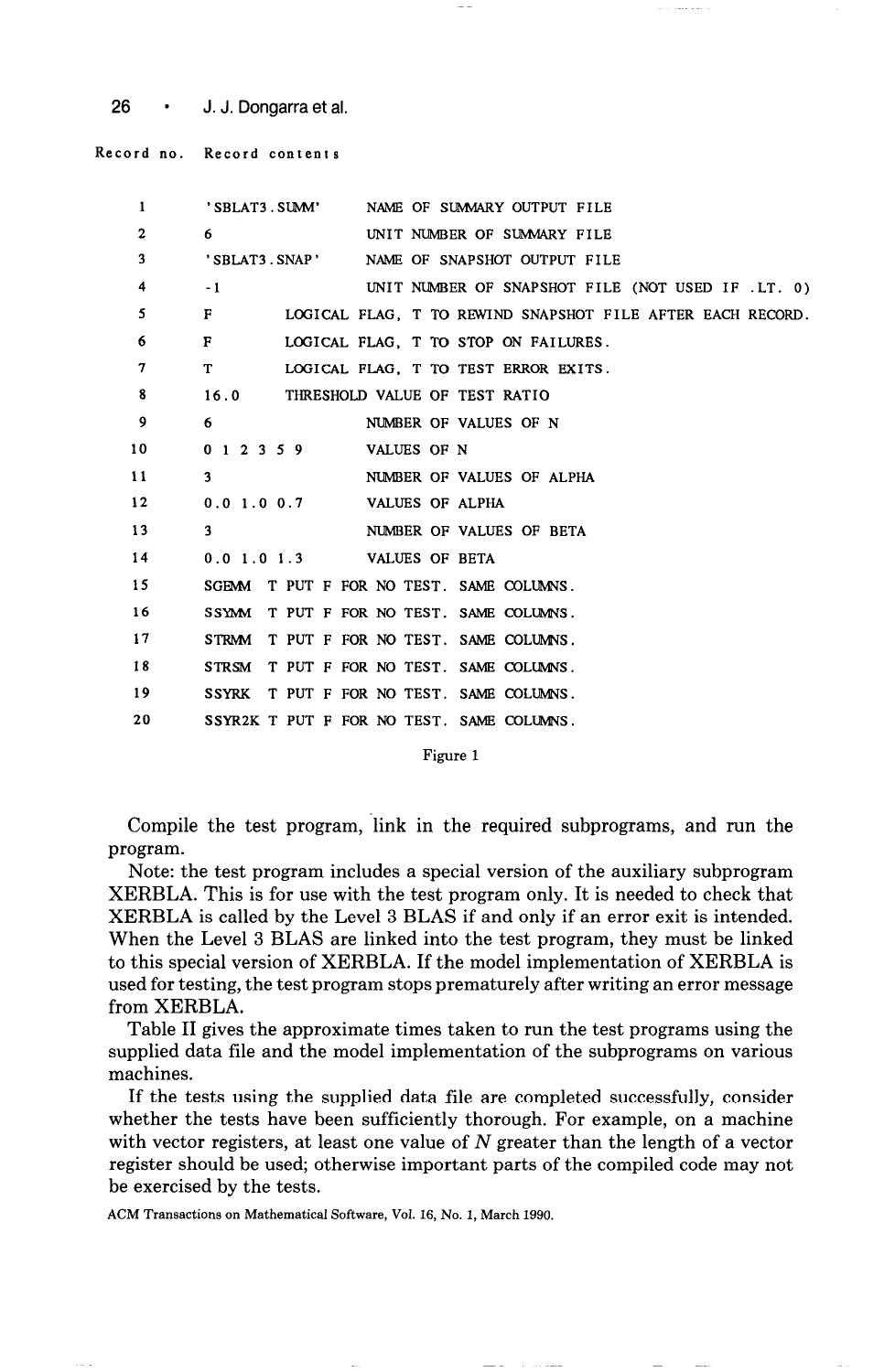| on Different Machines |     |     |     |       |  |  |  |
|-----------------------|-----|-----|-----|-------|--|--|--|
|                       | S   |     |     |       |  |  |  |
| <b>SUN 3/260</b>      | 264 | 500 | 728 | 1.423 |  |  |  |
| <b>VAX 8800 VMS</b>   | 34  | 60  | 40  | 102   |  |  |  |
| <b>IBM 3090/VF</b>    |     | 15  | 8   | 15    |  |  |  |
| CRAY-2                | 9   | 14  | 121 |       |  |  |  |

Table II. Execution Time in Seconds of Test Programs

The tests may fail with either "suspect results" or "fatal errors." Suspect results, with a test ratio slightly greater than the threshold, are probably caused by anomalies in floating-point arithmetic on the machine; if this explanation is considered to be sufficient, increase the value of the threshold specified in the data file. Fatal errors most probably indicate a compilation error or corruption of the source text. An error detected by the system, for example, an array subscript out of bounds or use of an unassigned variable, is almost certainly due to the same causes. If the system does not provide adequate postmortem information about the error, the snapshot file can give a little help (see Section A5).

#### A3. Testing a Specialized Implementation

Proceed initially as described in Section A2.

If the implementation does not use an error-handling subprogram XERBLA compatible with the model implementation, then the data file must be modified to suppress the testing of error exits.

Consider very carefully what changes need to be made to the data file to ensure that the implementation has been thoroughly tested. For example, if the technique of loop unrolling is applied, make sure that sufficient values of  $N$  are used to test all the clean-up code; if ALPHA .EQ.  $-1.0$  is treated as a special case, add -1.0 to the values of ALPHA.

#### A4. Changing the Parameters of the Tests

The values supplied in the data file must satisfy certain restrictions, defined by the following symbolic constants in the test program:

| Name          | Meaning                                 | Value |
|---------------|-----------------------------------------|-------|
| <b>NIDMAX</b> | Maximum number of values of M, N, and K | 9     |
| NALMAX        | Maximum number of values of ALPHA       | 7     |
| <b>NBEMAX</b> | Maximum number of values of BETA        | 7     |
| <b>NMAX</b>   | Maximum value of M, N, K                | 65    |

If necessary, modify the PARAMETER statements that define these symbolic constants.

#### A5. The History or Snapshot File

The main output file from the test program contains a concise report on the success or failure of the tests of each routine and the reasons for failure if it occurs. Optionally, the program also writes to a separate file a one-line record